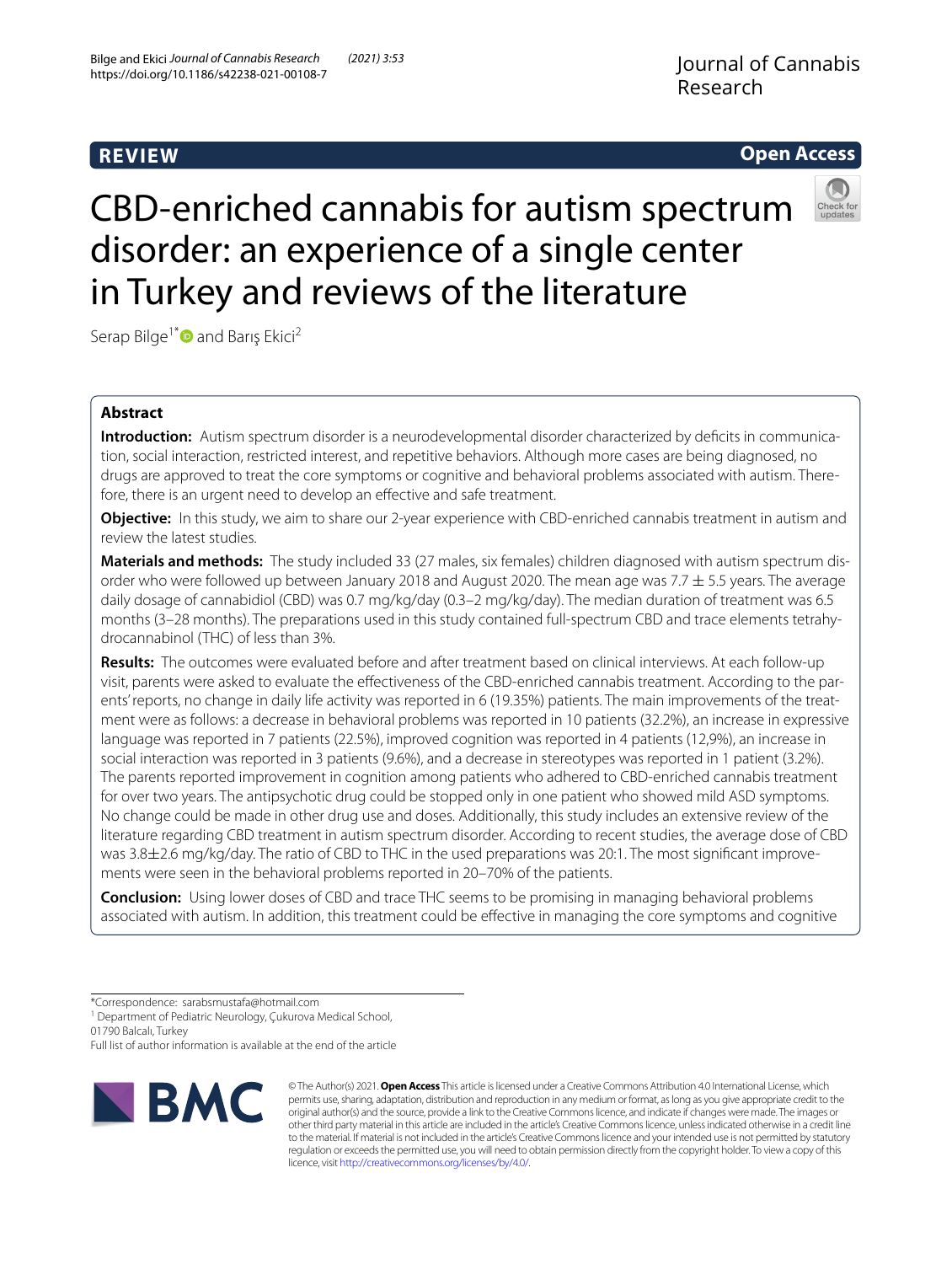functions. No signifcant side efects were seen at the low doses of CBD-enriched cannabis when compared to other studies.

**Keywords:** Autism spectrum disorder, Cannabidiol, Cannabis

#### **Background**

Autism spectrum disorder (ASD) is a neurodevelopmental disorder that varies in severity and is characterized by deficits in communication, social interaction, restricted interest, and repetitive behaviors (Fusar-Poli et al. [2020](#page-10-0)). During the last three decades, there has been a threefold increase in the number of children diagnosed with ASD (Lihi Bar-Lev Schleider et al. [2019\)](#page-10-1). Currently, it afects up to 1 in 54 individuals (Maenner et al. [2020\)](#page-10-2). Cooccurring medical conditions such as epilepsy, intellectual disability, and behavior problems occur in these individuals (Pretzsch et al. [2019a](#page-10-3); Pretzsch et al. [2019b\)](#page-10-4).

The etiopathogenesis of ASD remains largely unknown. Several genetic, perinatal, and environmental factors seem to be involved. Some researchers have evidenced an imbalance in the endogenous neurotransmission system, such as the serotoninergic, γ aminobutyric acid (GABA), and endocannabinoid system (ECS), which regulate functions such as emotional responses and social interactions typically impaired in ASD (Fusar-Poli et al. [2020\)](#page-10-0).

Endocannabinoids (eCBs) and their receptors are present in the nervous system, connective tissue of internal organs, glands, and immune system. Cannabinoid receptor 1 (CB1) is a G protein-coupled receptor (GPR) that is found mainly in the central nervous system (Mc Partlan et al. [2014\)](#page-10-5). In mammals, high concentrations of CB1 are found in the brain area that regulates appetite, memory, fear extinction, motor responses, and postures such as the hippocampus, basal ganglia, basolateral amygdala, hypothalamus, and cerebellum (Aran et al. [2019](#page-10-6); Mc Partlan et al. [2014\)](#page-10-5). CB1 can also be found in nonneuronal cells. Data indicate that cannabinoid receptor type 2 (CB2) is linked to a variety of immune functional events. However, it may play a functionally relevant role in the central nervous system (Aran et al. [2019;](#page-10-6) Bridgemanan and Abazia [2017\)](#page-10-7).

There are two endogenous cannabinoids, N-arachidonoylethanolamine (anandamide) and two arachidonoylglycerols (2-AG). The ECS has been broadened by discovering new secondary receptors, ligands, and ligand metabolic enzymes, including transient receptor potential cation channel subfamily V member 1 (TRPV1) (Mc Partlan et al. [2014\)](#page-10-5).

Anandamide and 2-AG can act via CB1 and CB2 receptors and exert a range of biological efects in central and peripheral cells. Anandamide is broken down by fatty acid amide hydrolase (FAAH); inhibitors of FAAH lead to an increase in anandamide. CBD act as an inhibitor of FAAH (Bridgemanan and Abazia [2017](#page-10-7)). Endocannabinoid signaling occurs in a retrograde direction; that is, signaling is initiated in postsynaptic neurons and acts upon presynaptic terminals. In contrast to classical neurotransmitters, eCBs are not stored. They are produced on demand upon stimulation of postsynaptic cells (Aran et al. [2019](#page-10-6); Zamberletti et al. [2017\)](#page-10-8).

Interestingly, CBD displays a low affinity for CB1 and CB2 receptors. CBD facilitates excitatory glutamate and inhibitory GABA neurotransmission across the brain through agonism at the TRPV1 receptor (Pretzsch et al. [2019a;](#page-10-3) Mc Partlan et al. [2014](#page-10-5)). Additionally, CBD can increase GABAergic transmission by antagonizing G protein-coupled receptor 55 (GPR55), especially in the basal ganglia. CBD is thought to be an agonist at prefrontal serotonin 5-HT<sub>1A</sub> receptors (Castillo et al. [2012](#page-10-9)) (Fig. [1\)](#page-2-0).

Another mechanism of action can be via vasopressin and oxytocin. The presence of oxytocin in the CSF seems to originate from neuronal oxytocinergic extensions to the limbic system, brain stem, and spinal cord. Oxytocin receptors are distributed in diferent parts of the central nervous system, such as the basal ganglia, limbic system, thalamus and hypothalamus, and brain stem. Oxytocin modulates social behavior, motor function, pain control, memory and learning, eating behavior, stress and anxiety, and emotional processing. Oxytocin administration reduces stress and anxiety and depression in animal models. This effect seems to be modulated at least partly by the efects of oxytocin on the hypothalamic-pituitaryadrenal (HPA) axis and the opioidergic and dopaminergic systems in limbic brain structures. Several animal model studies support the role of oxytocin in improving social behavior, an efect that appears to involve the melatoninergic and endocannabinoid systems, specifcally an increase in social interactions produced by agonism at the melanocortin four receptor (MC4R (Russo et al. [2005](#page-10-10); Dos Santos et al. [2019\)](#page-10-11). CBD leads to enhancement in the release of vasopressin and oxytocin; thus, it could positively afect ASD core symptoms. Studies have shown that oxytocin administration to patients with ASD improves social interactions, reduces classic repetitive behavior, and increases eye contact (Weia et al. [2015](#page-10-12)). Another mechanism of action of CBD is to act as a dopamine receptor antagonist, which can facilitate its use as an antipsychotic (Dos Santos et al. [2019](#page-10-11); Weia et al. [2015](#page-10-12)).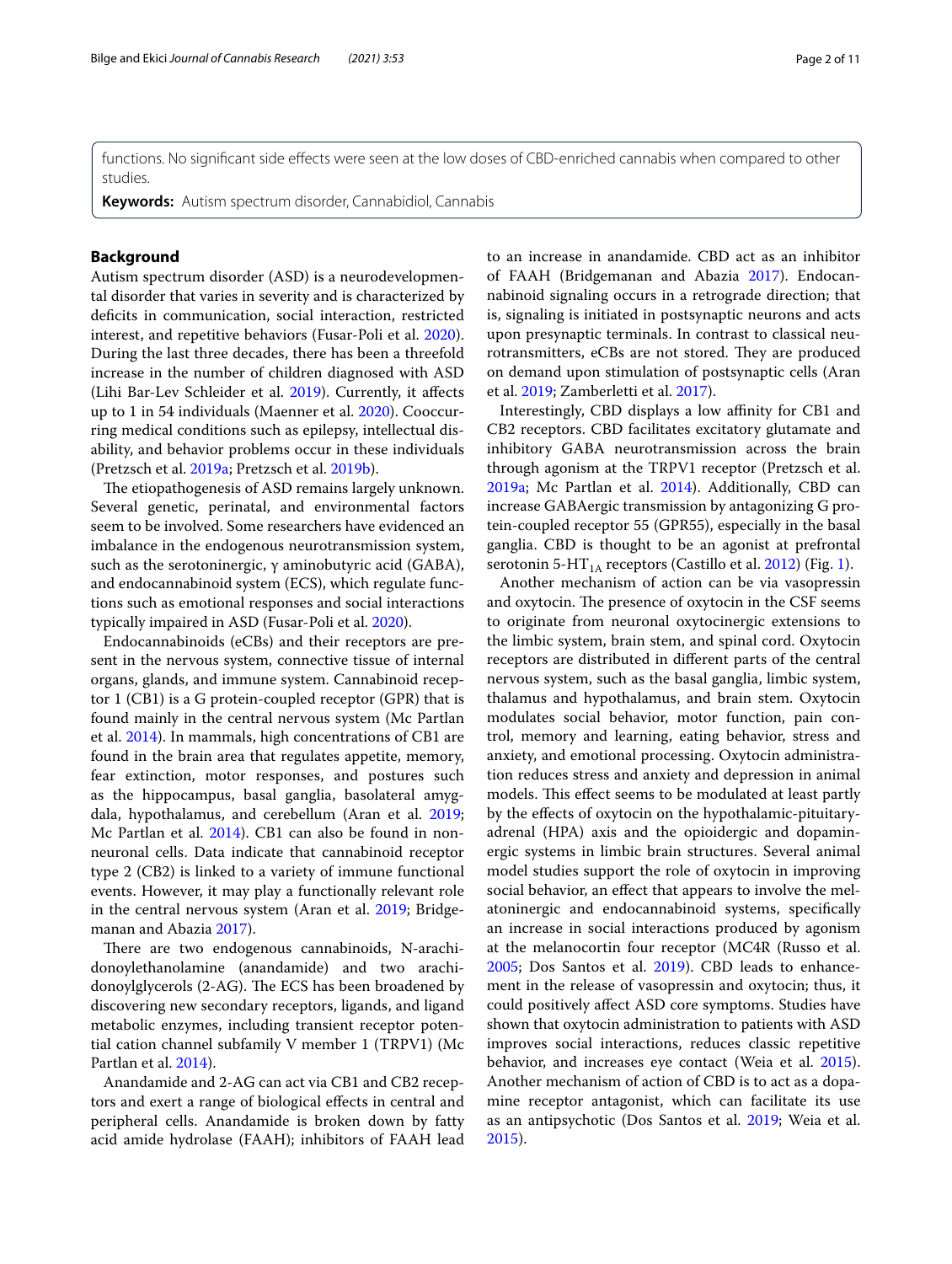

<span id="page-2-0"></span>CBD may act as a neuroprotectant against mitochondrially acting toxins (Davies and Bhattacharyya [2019](#page-10-13); Bartova and Birmingham [1976\)](#page-10-14). The highly lipophilic aspect of CBD gives them access to intracellular sites of action. Many studies have suggested mitochondria as targets for CBD, and many theories are based on this idea; one of these theories is that the outer mitochondrial membrane has CB1 receptors. This theory reveals that CBD afects the function of the cells by establishing homeostasis and infuencing mitochondria and energy production (Bartova and Birmingham [1976](#page-10-14); Ryan et al. [2009\)](#page-10-15).

THC is known to be a major psychoactive component of Cannabis. THC is a partial agonist at CB1 and CB2 (Ryan et al. [2009\)](#page-10-15). Signals through transducing G-proteins and activation of these G-proteins by THC cause inhibition of adenyl cyclase activity, the closing of voltage-gated calcium channels, and the opening of inward rectifying potassium channels. The psychoactive nature of THC limits its use due to side efects. However, a varied mixture of THC with other phytocannabinoids with very weak or no psychoactivity quality has started to be used as a therapeutic drug in humans (Bloomfeld et al. [1982](#page-10-16); Rodríguez De Fonseca et al. [1992\)](#page-10-17). In this study, we aim to share our 2-year experiences with CBD-enriched cannabis treatment in autism and review the latest studies.

#### **Methods and materials Patients**

This research was conducted in accordance with the Declaration of Helsinki at the Pediatric Clinics of Neurology in Istanbul. CBD-enriched cannabis treatment was started in 54 patients who were diagnosed with ASD. The study included 33 (27 males, six females) children diagnosed with autism spectrum disorder who were followed up between January 2018 and August 2020. The diagnosis of ASD was based on DSM V criteria (American Psychiatric Association [2013](#page-10-18)). Twentyone participants refused to participate in this study. The most common reasons for not participating in the study were fear of adverse efects, cost of CBD-enriched cannabis, bitter taste, and behavioral problems. The mean age of the non-participating 21 children was 7.2  $\pm$  4.2. Ten patients had mild, while 11 had severe autism according to the DSM V. Four patients were female, and 17 were male. Three children had abnormal EEG, and one was diagnosed with epilepsy, and he was on valproic acid treatment. Three patients attended mainstream schools and received their education there, while eighteen patients had intellectual disabilities. All non-participating 21 ASD patients used antipsychotic drugs. Sixteen patients used risperidone, and five patients used aripiprazole. The median duration of antipsychotic drug administration was  $8.2 \pm 2.6$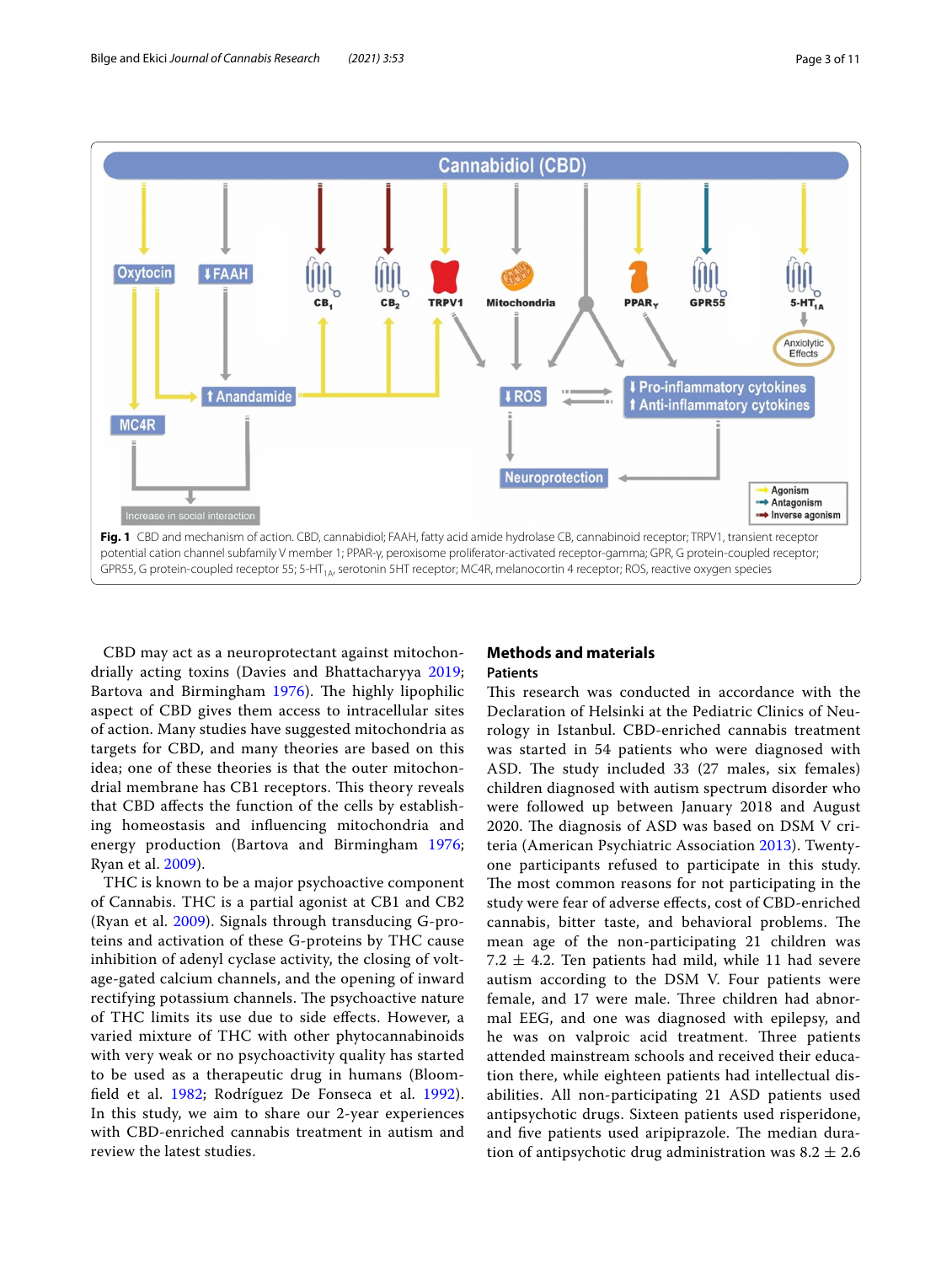months. The median duration of follow-up was 4.4 1  $\pm$ 1 years.

Informed consent was obtained from the parents of all children participating in the study. The mean age of the participating 33 children was 7.7  $\pm$  5.5. Fifteen patients had mild autism, while 18 had severe autism according to the DSM V. Three patients were diagnosed with epilepsy before starting CBD-enriched cannabis; two of them used oxcarbazepine, while one used valproic acid. Seven patients had abnormal electroencephalography (EEG) results without any episodes of previous seizures. Five patients attended mainstream schools and received their education there, while twenty-eight patients had intellectual disabilities and attended schools that catered to special educational needs. Two patients were using CBD-enriched cannabis for over two years. There was no predefned duration of this treatment in our patients. All ASD patients used antipsychotic drugs. Twenty-six patients used risperidone, and seven patients used aripiprazole. The median duration of antipsychotic drug administration was  $8.5 \pm 2.3$  months. All the patients were provided with psychosocial treatment. The median duration of follow-up was  $4.6 \pm 1.3$  years. There were no signifcant diferences between the 2 group profles (participating and non-participating) regarding sex ratio, median age, and autism severity.

#### **Treatment**

The legal basis for using cannabis-related drugs is not fully apparent in Turkey, and a maximum of 0.3% THC is allowed to be used in these preparations. Due to the lack of availability and difficulty of access to these therapeutic preparations, various cannabis strains of CBD-enriched cannabis extracts have been used. The two CBD-enriched cannabis brands used were CBDistillery and CBDodgamax. Both had similar available forms of drops of 500, 1000, and 2500 mg/30 ml and contained full-spectrum CBD and trace THC. These drops were started with dosages that were calculated according to the patient's body weight, with one sublingual drop twice a day and one drop every three days. The average daily CBD-enriched cannabis dose was 0.7 mg/kg (0.3–2 mg/kg). No patient was given a daily maintenance dose of CBD higher than 40 mg/day. The average duration of treatment was  $6.5$ months (3–28 months).

#### **Results and outcomes**

The outcomes were evaluated before and after treatment based on clinical interviews. At each follow-up visit, parents were asked to assess the overall efectiveness of CBD-enriched cannabis treatment. According to the parents' reports, no change in daily life activity was reported in  $6(19.35%)$  patients. The main improvements

of the treatment were as follows: a decrease in behavioral problems was reported in 10 patients (32.2%), an increase in expressive language was reported in 7 patients (22.5%), improved cognition was reported in 4 patients (12.9%), an increase in social interaction was reported in 3 patients (9.6%), and a decrease in stereotypes was reported in 1 patient (3.2%). The parents reported improvement in cognition in patients who adhered to CBD-enriched cannabis treatment for over two years. The antipsychotic drug could be stopped only in one patient who showed mild ASD symptoms. No change could be made in other drug use and doses.

#### **Discontinuation and side efects**

A 13-year-old male patient with severe autism had generalized seizures after using 5 mg sublingual CBD, and the drug was discontinued because of this side effect. The epileptic seizures persisted despite the discontinuation of the treatment. Interictal sleep EEG showed symmetrical bilateral frontotemporal sharp-slow wave complexes. The patient was regularly treated with valproic acid and remained seizure-free after starting this antiepileptic drug. CBD-enriched cannabis was also discontinued in a nine-year-old male patient with severe autism after two weeks because of a signifcant increase in stereotypes. No change in laboratory values related to CBD-enriched cannabis was found in any patient.

Restlessness was the only reported side efect in 7 (22%) out of 31 patients who continued treatment for at least three months, and the CBD-enriched cannabis dose was reduced in these patients. As the amount was reduced, restlessness decreased.

#### **A review of other studies**

The popularity of CBD-enriched cannabis for the treatment of autism is increasing. Scoping reviews were done to achieve a broad and thorough examination of the literature in this area. Aran et al*.* [\(2019](#page-10-6)) were the frst to retrospectively assess CBD-enriched cannabis efects on 60 children with ASD and severe behavioral problems using an open-label cohort study. The mean age was 11.8  $\pm$ 3.5 years; 82% of patients used psychiatric medications; 77% of patients had low cognitive function; and 23.3% of patients had epilepsy. All the children received CBD and THC in a 20:1 ratio. The mean total daily dose was 3.8  $\pm$ 2.6 mg/kg/day CBD and 0.29  $\pm$  0.22 mg/kg/day THC for children who received three daily doses (*n*=44) and 1.8  $\pm$  1.6 mg/kg/day CBD and 0.22  $\pm$  0.14 mg/kg/day THC for children who received two daily doses  $(n=16)$ . The doses were titrated over 2–4 weeks. The mean followup period was  $10.9 \pm 2.3$  months. Efficacy was assessed using the Caregiver Global Impression of Change (CaGI) scale. Considerable improvement in behavioral problems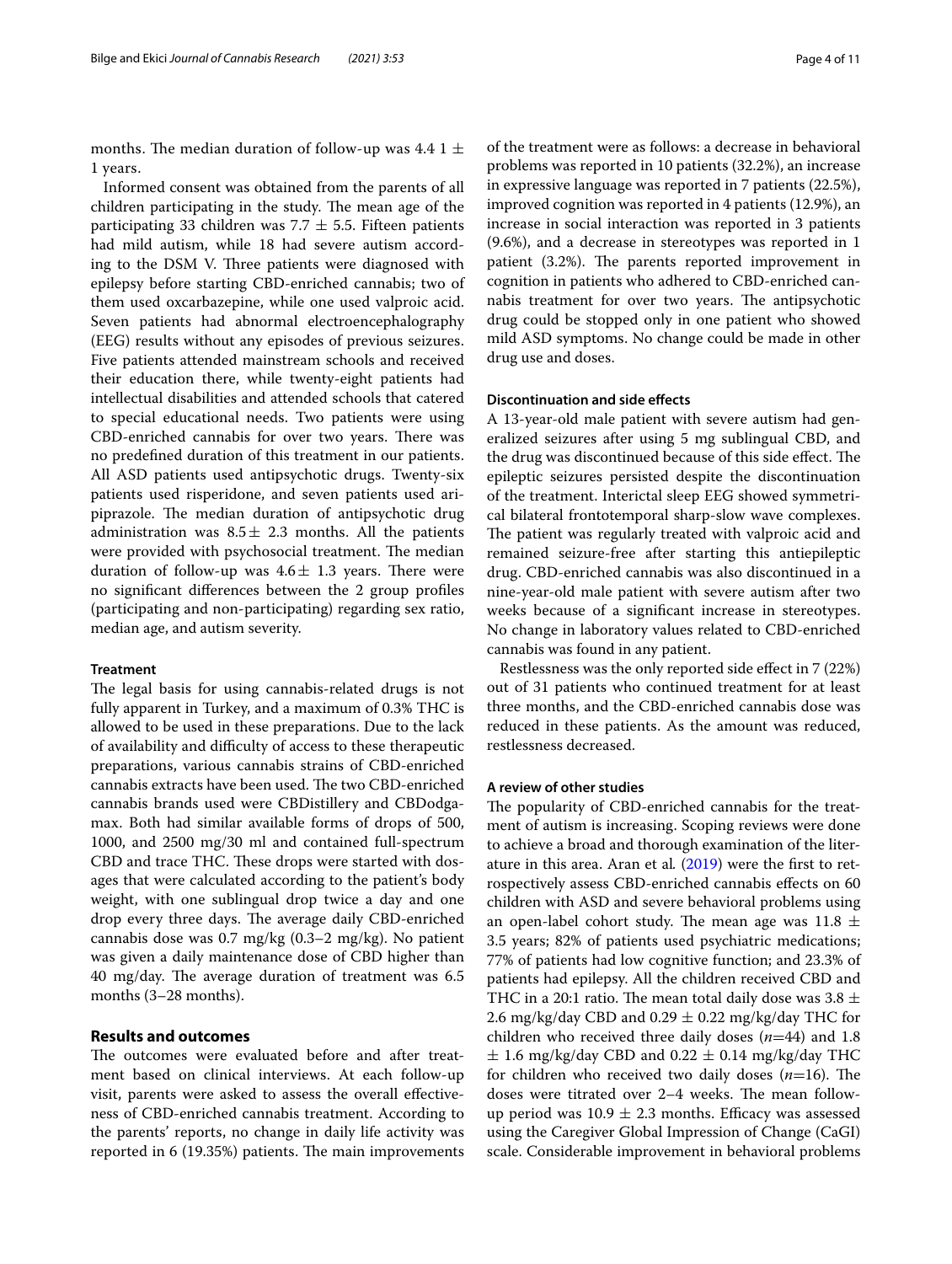was noticed in 61% of patients. Improvement in anxiety and communication problems was seen in 39 and 47%, respectively. Based on these promising results, Aren et al. launched a new placebo-controlled crossover trial. This study is ongoing, and new outcomes will be addressed in future publications (Aran et al. [2019\)](#page-10-6).

Another study was conducted to evaluate the efficacy and safety of CBD-enriched cannabis efects on autism. This prospective, open-label study was carried out by Lihi Bar-Lev Schleider et al. and included 188 patients. The mean age was  $12.9 \pm 7$  years. A total of 14.4% of patients had epilepsy. Most patients used preparations with 30% CBD and 1.5% THC, and the average concentrations of CBD and THC were 79.5  $\pm$  61.5 mg and 4.0  $\pm$  3.0 mg, respectively. After one month of treatment, 179 patients adhered to the treatment, and only 119 patients could be evaluated. Signifcant improvement was reported in 48.7% of patients, moderate improvement was reported in 31.1% of patients, and no change was reported in 14.3% of patients. Side efects were reported in 5.9% of patients. After 6 months of treatment, 155 patients continued treatment with CBD. Of the latter group, 93 patients responded to the questionnaire, 30.1% reported signifcant improvement, 53.7% reported moderate improvement, 6.4% reported slight amelioration, and 8.6% of the patients reported no change. Quality of life, mood, and ability to perform daily living activities were evaluated before the treatment and at 6 months. A total of 31.3% of the patients reported good quality of life before treatment. After 6 months, this percentage increased up to 66.8% (Lihi Bar-Lev Schleider et al. [2019\)](#page-10-1).

Paulo Fleury et al. ([2019](#page-10-19)) conducted a prospective, observational, and open-label study with a cohort of 18 autistic patients who received CBD-enriched cannabis (with a CBD-to-THC ratio of  $75/1$ ). The average dose of CBD was 4.55 mg/kg/day (a minimum of 3.75 mg and a maximum of  $6.45 \text{ mg/kg/day}$ . The average THC dose was 0.06 mg/kg/day (a minimum of 0.05 and a maximum of  $0.09 \text{ mg/kg/day}$ . The mean age was ten years. Fifteen patients adhered to the treatment (10 nonepileptic and fve epileptic), and only one patient showed a lack of improvement in autistic behaviors. The most signifcant improvements were reported for seizures, attention-defcit/hyperactivity disorder, sleep disorders, communication, and social interaction (Paulo Fleury et al. [2019](#page-10-19)). Barchel et al. ([2019](#page-10-20)) performed an open-label study on 53 autistic children. The median age was 11 (4–22) years; these patients received CBD at a concentration of 30% and a 1:20 ratio of CBD to THC. The median THC interquartile range  $(IQR)$  daily dose was 7 (4–11) mg, and the median CBD (IQR) daily dose was 90 (45–143) mg. The median duration of treatment was 66 days (30–588). Self-injury and rage attacks improved by 67.6% and worsened by 8.8%, respectively. Improvement in hyperactivity symptoms was reported in 68.4% of patients, 28.9% reported no change, and 2.6% reported worsening symptoms. Sleep problems improved by 71.4% and worsened by 4.7%. There was an improvement in anxiety in 47.1% and worsening in 23.5% of patients (Barchel et al. [2019\)](#page-10-20). Mojdeh Mostafavi et al. ([2020\)](#page-10-21) reported positive efects of cannabis in ASD, especially in aggressive and self-injurious behaviors (Mostafavi and Gaitanis [2020\)](#page-10-21). McVige et al. [\(2020](#page-10-22)) carried out an important retrospective and open-label study on 20 patients with ASD (6 with epilepsy and 14 with pain). These patients were on cannabis treatment. The study reported very significant positive outcomes. The Autism/Caregiver Global Impression of Change (ACGIC) scale revealed improvements in sleep, mood, and aggression toward the self or others; there were also improvements in patient communication abilities and attention/concentration (McVige et al. [2020\)](#page-10-22).

According to Aren et al.'s study, adverse events such as hypervigilance aggravated sleep disturbances in 14% of patients. This side effect was resolved by omitting or adjusting the evening doses. Irritability in 9% and loss of appetite in 9% were seen. A thirteen-year-old girl received 6.5 mg/kg/day CBD and no other medications; when she gradually increased the THC dose up to 0.72 mg/kg/day, she developed sudden behavioral changes such as unusual vocalization and refusal to sleep and eat for two days. The symptoms resolved when she stopped CBD and THC and received antipsychotic treatment (ziprasidone). After cannabis treatment, psychiatric medications were regulated in most patients; 33% received fewer or lower doses, 24% stopped taking medications, and 8% received more medication or higher doses (Aran et al. [2019\)](#page-10-6). Lihi Bar-Lev Schleider et al. reported mild side effects such as restlessness, sleepiness, dry mouth, and digestion problems (Lihi Bar-Lev Schleider et al. [2019\)](#page-10-1). Paulo Fleury et al*.* reported that three patients stopped using CBDenriched cannabis in a period shorter than one month due to side efects (autistic behaviors had worsened in two patients, which might happen due to the unsupervised and sudden cessation of the antipsychotics; one patient had insomnia, irritability, increased heart rate, and worsening of psych-behavioral crises that might be due to the interaction of cannabis with previous prescribed antipsychotic drugs). Mild and transient adverse efects such as sleepiness, moderate irritability, diarrhea, increased appetite, conjunctival hyperemia, and increased body temperature were also reported (Paulo Fleury et al. [2019](#page-10-19)).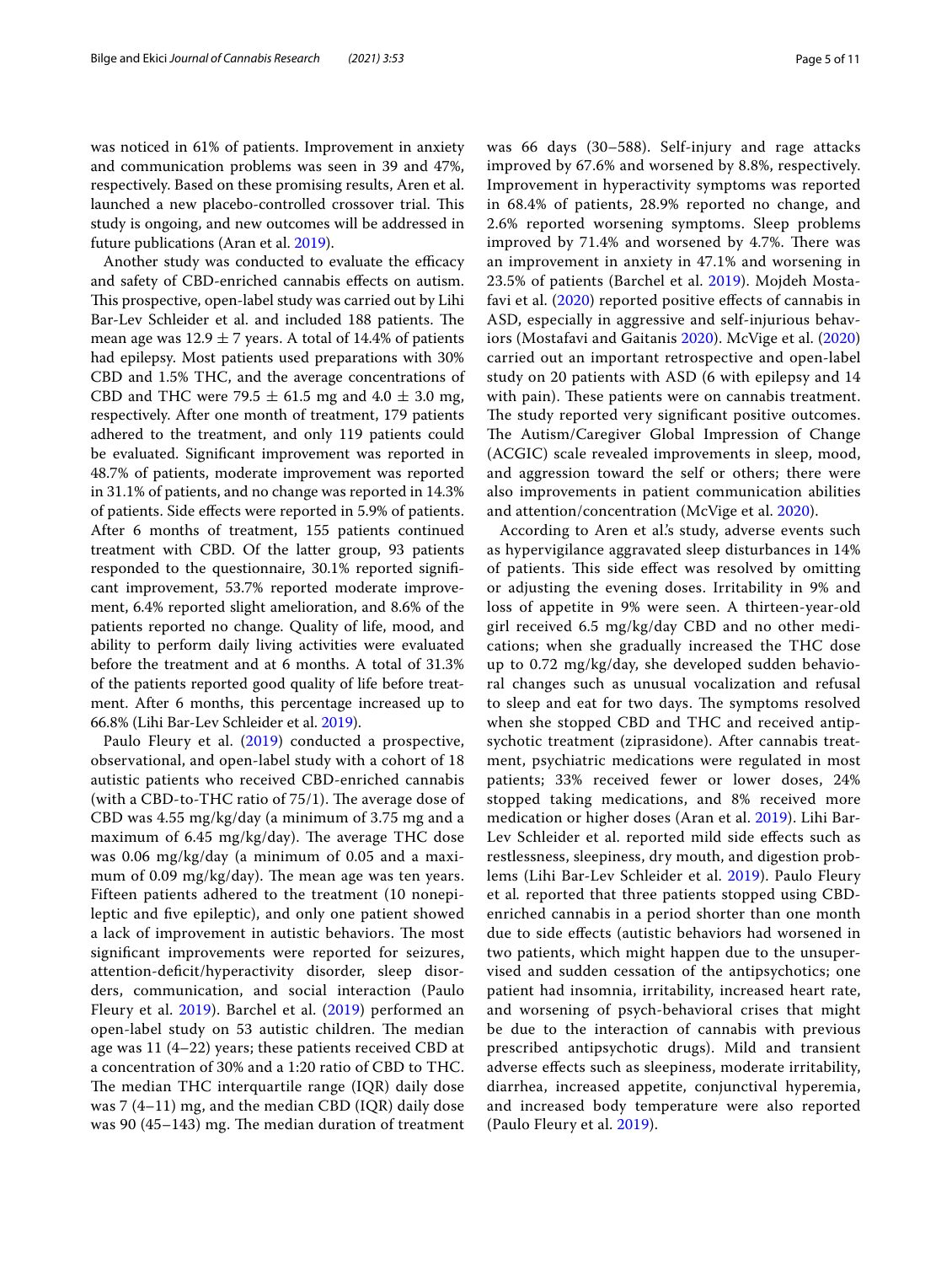#### **Discussion**

In the updated review, preliminary evidence announcing that cannabinoids (compounds with diferent ratios of CBD and THC) could exert benefcial efects on some ASD-associated symptoms, such as behavioral problems, hyperactivity, and sleep disorders, with a lower number of metabolic and neurological side efects than approved medications. Importantly, treatment with cannabinoids permits a reduction in the number of prescribed drugs and signifcantly reduces the frequency of seizures in participants with comorbid epilepsy. In this paper, we aimed to make some critical points related to the main fndings and mechanisms of action of cannabinoids, such as a decrease in behavioral problems, an increase in the expressive language, an improvement in cognition, and an increase in social interaction when patients used CBDenriched cannabis at a dose of 0.7 mg/kg (0.3–2 mg/kg), which is lower than the doses reported in other studies. Furthermore, these results are consistent with other studies that suggest that supplementing ASD patients with CBD-enriched cannabis could improve behavioral problems. A dose of  $3.8 \pm 2.6$  mg/kg/day CBD was used in Aren et al.'s study and yielded improvements in anxiety and communication problems. According to Paulo Fleury et al., the average dose of CBD was 4,55 mg/kg/day, and the results showed that only one patient reported no improvement in autistic behaviors. The most significant improvements were reported for seizures, attention-deficit/hyperactivity disorder, sleep disorders, communication, and social interaction. In addition, improvements in expressive language were seen. CBD-enriched cannabis might help children with ASD via several possible mechanisms, including its anxiolytic and antipsychotic properties and its impact on the endocannabinoid system (ECS) and oxytocin (Dos Santos et al. [2019](#page-10-11); McVige et al. [2020](#page-10-22); Premolia et al. [2019](#page-10-23)). According to our results, we recommend using lower doses of CBD-enriched cannabis.

CBD use is not devoid of health risks; known risks include liver damage, adverse effects on the male reproductive system, potential drug interactions that may be associated with adverse events or diminished efficacy of approved therapies, and additional unknown health risks. However, the pharmacology of CBD has not been well studied; thus, little is known about both the potential therapeutic benefts and the hazards of short- or long-term use (Leas et al. [2020\)](#page-10-24). According to our study, restlessness was the only mild side efect seen in some patients which was resolved on making some doses adjustments. In addition, generalized seizures after starting CBD-enriched cannabis. And these seizures reoccurred even several months after cessation of CBD treatment, and abnormal EEG results were seen. Therefore, this study cannot make causal inferences on the relation between CBD-enriched cannabis and seizures. Not all patients benefit equally from the use of CBD. The reason why some patients experienced benefts while others experienced side efects could be due to candidate genes that may infuence the acute efects of cannabis. Genes posited to have specifc infuences on cannabis include CNR1, CB2, FAAH, MGL, TRPV1, and GRP55. When some patients have a mutation in these receptors, diferent results could be seen when cannabis was used (Agrawal and Lynskey [2009\)](#page-10-25). Other studies also reported reversible and some mild side efects, none of which were life-threatening. Most of the side efects were overcome by adjusting the doses. Furthermore, the use of recreational cannabis in adolescents is associated with several risks, including decreased motivation, addiction, mild cognitive decline, and schizophrenia. However, these complications are all attributed to THC. Our study drug was full-spectrum CBD and trace THC. Nevertheless, systematic evaluation of safety data of CBD use in children is still lacking. Future research is recommended that examines the clinical impact of CBD-enriched cannabis. Additionally, rarer side effects were seen in our patients compared to other studies, which could be due to using lower doses of CBD and trace THC (a brief overview of all these studies is given in Tables [1](#page-6-0) and [2\)](#page-9-0).

These preclinical data and the current study results render further exploration of this treatment avenue in controlled studies. Until such evidence is available, physicians should be cautious when using medical cannabis to treat children with ASD since initial reports of promising treatment in children with ASD are often found.

#### **Limitations of the study**

The absence of the control study group, the use of various strains of CBD-enriched cannabis extracts, diferent durations of treatment and dosages, and depending on the reports of the parents instead of standard assessment scales are considered to be the main limitations of the study. The clinical assessments were done with knowledge of the patients' treatment (it was an open-label case series, not a blinded clinical trial.

#### **Conclusion**

Using lower doses of CBD and trace THC seems to be promising in the management of behavioral problems associated with autism. In addition, this treatment could be efective in managing core symptoms and cognitive functions. No signifcant side efects were seen at the low doses of CBD-enriched cannabis when compared to other studies.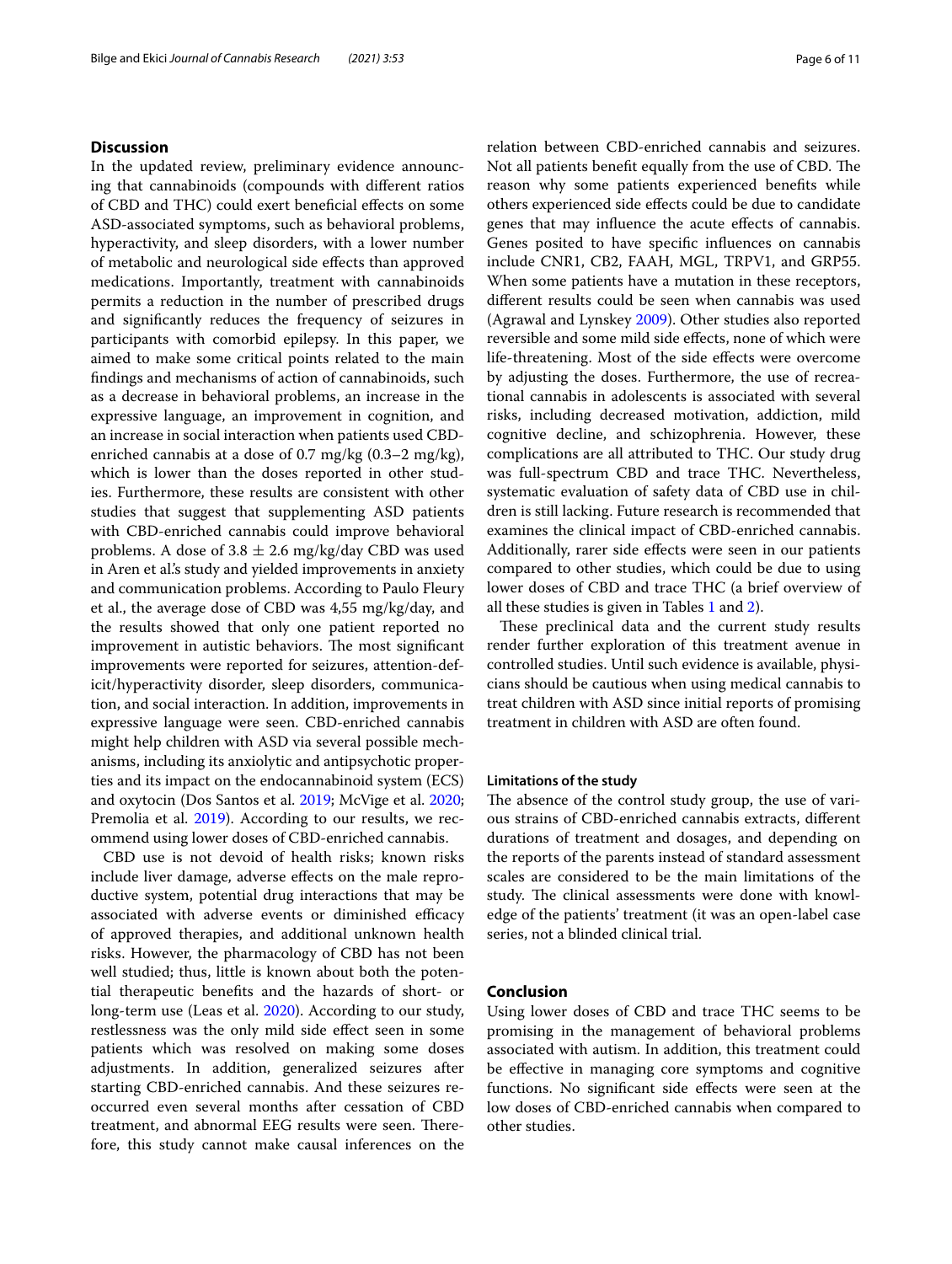<span id="page-6-0"></span>

| )<br>C<br>: Sun Sun China China China China China China China China China China China China China China China China China China China China China China China China China China China China China China China China China China China C<br>)<br>D<br>D<br>D<br>- בעל האיר או אירוער אירוער אירוער אירוער אירוער אירוער אירוער אירוער אירוער אירוער אירוער אירוער אירוער אירוע                                   |  |
|-----------------------------------------------------------------------------------------------------------------------------------------------------------------------------------------------------------------------------------------------------------------------------------------------------------------------------------------------------------------------------------------------------------------|--|
|                                                                                                                                                                                                                                                                                                                                                                                                                 |  |
|                                                                                                                                                                                                                                                                                                                                                                                                                 |  |
|                                                                                                                                                                                                                                                                                                                                                                                                                 |  |
|                                                                                                                                                                                                                                                                                                                                                                                                                 |  |
|                                                                                                                                                                                                                                                                                                                                                                                                                 |  |
| $\overline{D}$ ( $\overline{D}$ ) $\overline{D}$ ) $\overline{D}$ ) $\overline{D}$ ) $\overline{D}$ , $\overline{D}$ , $\overline{D}$ , $\overline{D}$ , $\overline{D}$ , $\overline{D}$ , $\overline{D}$ , $\overline{D}$ , $\overline{D}$ , $\overline{D}$ , $\overline{D}$ , $\overline{D}$ , $\overline{D}$ , $\overline{D}$ , $\overline{D}$ , $\$<br>ことにも てりてここりょう りよきすく りりこうこうきりょう<br>$\frac{1}{2}$<br>Ï |  |
|                                                                                                                                                                                                                                                                                                                                                                                                                 |  |
|                                                                                                                                                                                                                                                                                                                                                                                                                 |  |

|                                                        |                                             | Table 1 Characteristics of the included studies/efficacy of cannabis-related drugs in ASD |                   |                                                                                                                                 |                                                                                                                                                                             |                          |                                                                                                                                                                                                                                                                                                                                                                                                     |
|--------------------------------------------------------|---------------------------------------------|-------------------------------------------------------------------------------------------|-------------------|---------------------------------------------------------------------------------------------------------------------------------|-----------------------------------------------------------------------------------------------------------------------------------------------------------------------------|--------------------------|-----------------------------------------------------------------------------------------------------------------------------------------------------------------------------------------------------------------------------------------------------------------------------------------------------------------------------------------------------------------------------------------------------|
| Study characteristics                                  |                                             | of patients<br>Characteristics                                                            |                   | Treatment characteristics                                                                                                       |                                                                                                                                                                             |                          |                                                                                                                                                                                                                                                                                                                                                                                                     |
| Authors/year                                           | Study design                                | No. of ASD participants Mean age years                                                    |                   | Active treatment doses/<br>mg/day                                                                                               | Daily dosage mg/kg/<br>đay                                                                                                                                                  | Mean follow-up<br>months | Benefits No. of patients<br>or (%)                                                                                                                                                                                                                                                                                                                                                                  |
| this study Retrospective<br>Serap-Ekici et al. (2021), | Retrospective                               | 33                                                                                        | $7.7 \pm 5.5$     | Synthetic CBD                                                                                                                   | max 40 mg/day<br>$0.7(0.3-2)$                                                                                                                                               | 6.5                      | 4 (12.9%) patients reported<br>6 (19.3%) patients reported<br>7 (22.5%) patients reported<br>1 (3.2%) patient reported a<br>an improvement in cogni-<br>3 (9.6%) patients reported<br>an increase in expressive<br>decrease in stereotypes<br>reported a decrease in<br>an increase in social<br>behavior problems<br>10 (32.2%) patients<br>tive functions<br>no change<br>interaction<br>language |
| Aran et al. (2019)                                     | Retrospective<br>Cohort study<br>Open-label | 60                                                                                        | $11.8 (5 - 17.5)$ | A solution at a 20:1 ratio<br>Cannabinoid oil<br>of CBD and THC                                                                 | or 3 times/daily with CBD<br>Sublingual assumption 2<br>doses stated at 1 mg/kg/<br>mg/kg/d stated at 1 mg/<br>day and titrate up to 10<br>kg/day stated at 1 mg/<br>kg/day | 10.9                     | fewer medications or lower<br>an improvement in anxiety<br>an improvement in behav-<br>61% of patients reported<br>39% of patients reported<br>47% of patients reported<br>an improvement in com-<br>33% of patients received<br>24% of patients stopped<br>8% of patients received<br>psychotic medications<br>more medications<br>ior problems<br>munication<br>doses                             |
| Lihi Bar-Lev Schleider<br>et al. (2019)                | Prospective                                 | 188                                                                                       | 12.9              | treated with an the even-<br>Most patients consumed<br>1.5% THC. Insomnia was<br>ing dose of 3% THC oil<br>oil with 30% CBD and | On average 79.5 ± 61.5<br>additional 5.0 ± 4.5 mg<br>THC daily for insomnia<br>mg CBD and $4.0 \pm 3.0$<br>mg THC, three times a<br>day. Average                            | $\circ$                  | reported an improvement<br>Mood: 63.5% of patients<br>Adaptive abilities: 42.9%<br>of patients reported an<br>Quality of life: 66.8% of<br>Concentration: 14% of<br>patients reported an<br>patients reported an<br>improvement<br>improvement<br>improvement                                                                                                                                       |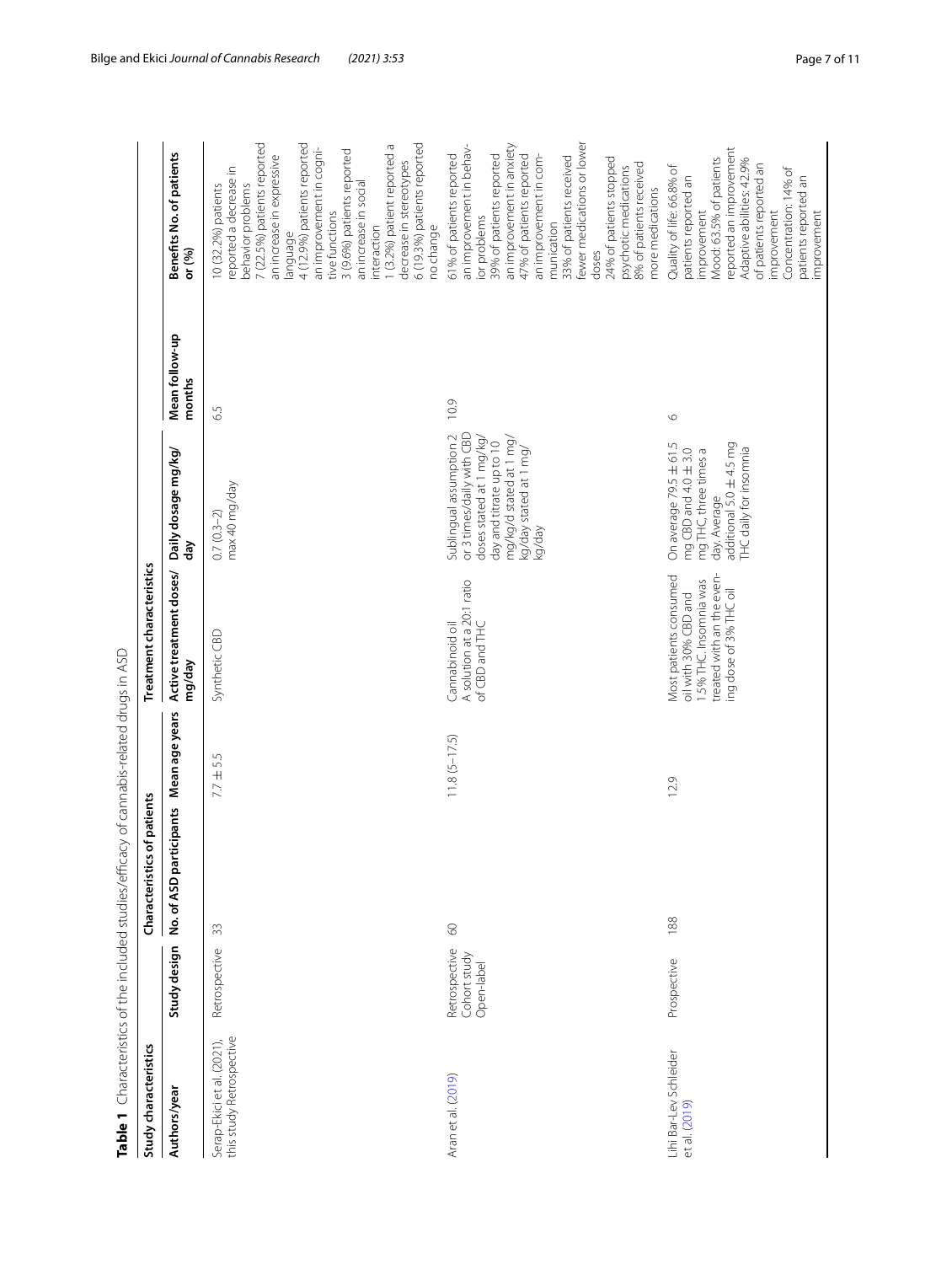| Table 1 (continued)              |                              |                                |                          |                                                                                          |                                                                                                     |                          |                                                                                                                                                                                                                                                                                                                                                                                                |
|----------------------------------|------------------------------|--------------------------------|--------------------------|------------------------------------------------------------------------------------------|-----------------------------------------------------------------------------------------------------|--------------------------|------------------------------------------------------------------------------------------------------------------------------------------------------------------------------------------------------------------------------------------------------------------------------------------------------------------------------------------------------------------------------------------------|
| Study characteristics            |                              | of patients<br>Characteristics |                          | Treatment characteristics                                                                |                                                                                                     |                          |                                                                                                                                                                                                                                                                                                                                                                                                |
| Authors/year                     | Study design                 | No. of ASD par                 | ticipants Mean age years | Active treatment doses/<br>mg/day                                                        | Daily dosage mg/kg/<br>day                                                                          | Mean follow-up<br>months | Benefits No. of patients<br>or (%)                                                                                                                                                                                                                                                                                                                                                             |
| Paulo Fleury et al. (2019)       | Cohort study<br>Prospective  | 18 (15 analyzed)               | $10.9(6 - 17)$           | Sativa extract containing<br>75:1 CBD:THC ratio                                          | $(100 - 350)$ ; THC: 2.33 mg/<br>CBD: mean 175 mg/day<br>day $(1.33 - 2.33)$                        | 12.4                     | improvements in behavior<br>an improvement in ADHD<br>20% of patients reported<br>30% of patients reported<br>25% of patients reported<br>20% reported improve-<br>40% reported improve-<br>ments in sleep disorder<br>munication, social, and<br>improvements in com-<br>ments in cognitive<br>interaction deficit<br>disorder<br>function                                                    |
| Barchel et al. (2019)            | Cohort study<br>Prospective  | 53                             | $11(4-22)$               | at a concentration of 30%<br>Cannabinoid oil solution<br>and 20:1 ratio of CBD<br>andTHC | CBD: 16 mg/kg (maximal<br>THC: 0.8 mg/kg (maximal<br>daily, a dose of 40 mg)<br>daily, dose 600 mg) | $(30 - 588)$<br>66 days  | 74.5%; no change: 21.6%;<br>Overall: improvement:<br>Improvement: 68.4%<br>Improvement: 67.6%<br>Improvement: 71.4%<br>Improvement: 47.1%<br>No change: 29.4%<br>No change: 28.9%<br>No change: 23.8%<br>Worsening: 23.5%<br>- Sleep problems:<br>Worsening: 2.6%<br>Worsening: 8.8%<br>Worsening: 4.7%<br>No change: 25%<br>Worsening: 3.9%<br>Hyperactivity:<br>- Self-injury:<br>- Anxiety: |
| Mostafavi and Gaitanis<br>(2020) | Retrospective<br>Preliminary | 32                             | Not reported             | hemp-based products<br>Medical marijuana or                                              | None                                                                                                | None                     | 91% improvement in<br>60% improvement in<br>aggression<br>seizures                                                                                                                                                                                                                                                                                                                             |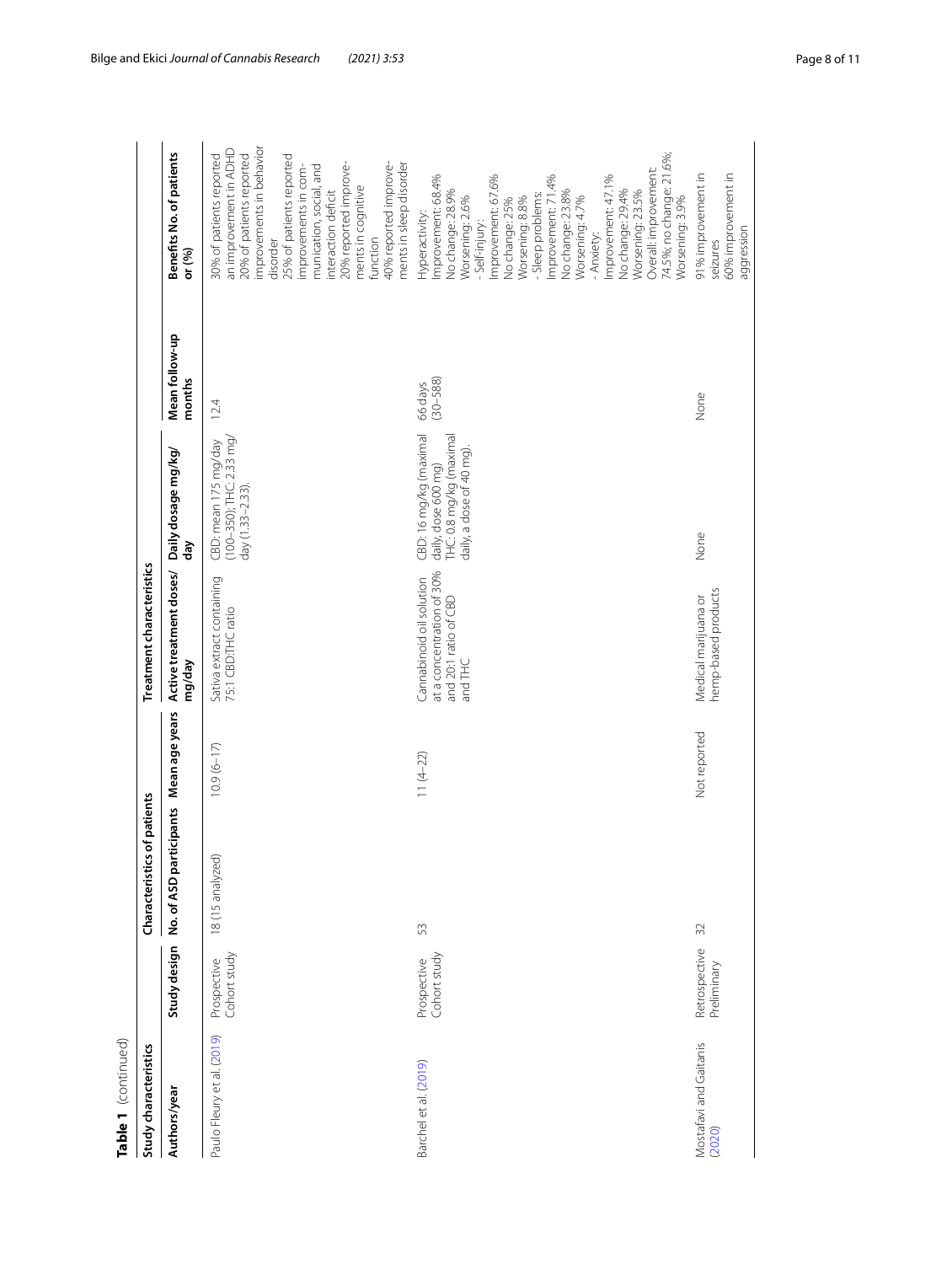| ŧ<br>c |
|--------|

| Table 1 (continued)   |                  |                                         |              |                                                                              |      |                                              |                                                                                                                                                                                                                                            |
|-----------------------|------------------|-----------------------------------------|--------------|------------------------------------------------------------------------------|------|----------------------------------------------|--------------------------------------------------------------------------------------------------------------------------------------------------------------------------------------------------------------------------------------------|
| Study characteristics |                  | <b>f</b> patients<br>Characteristics of |              | Treatment characteristics                                                    |      |                                              |                                                                                                                                                                                                                                            |
| Authors/year          |                  | Study design No. of ASD partion         |              | cipants Mean age years Active treatment doses/ Daily dosage mg/kg/<br>mg/day | day  | Mean follow-up<br>months                     | Benefits No. of patients<br>or (%)                                                                                                                                                                                                         |
| McVige et al. (2020)  | Retrospective 20 |                                         | Not reported | Medical cannabis                                                             | None | degree of overall pain<br>Improvement in the | self and/or others, commu-<br>50% of patients discontin-<br>ued or reduced the use of<br>mood, aggression toward<br>Improvement in seizure<br>frequency and severity<br>mprovement in sleep,<br>nication abilities and<br>other medication |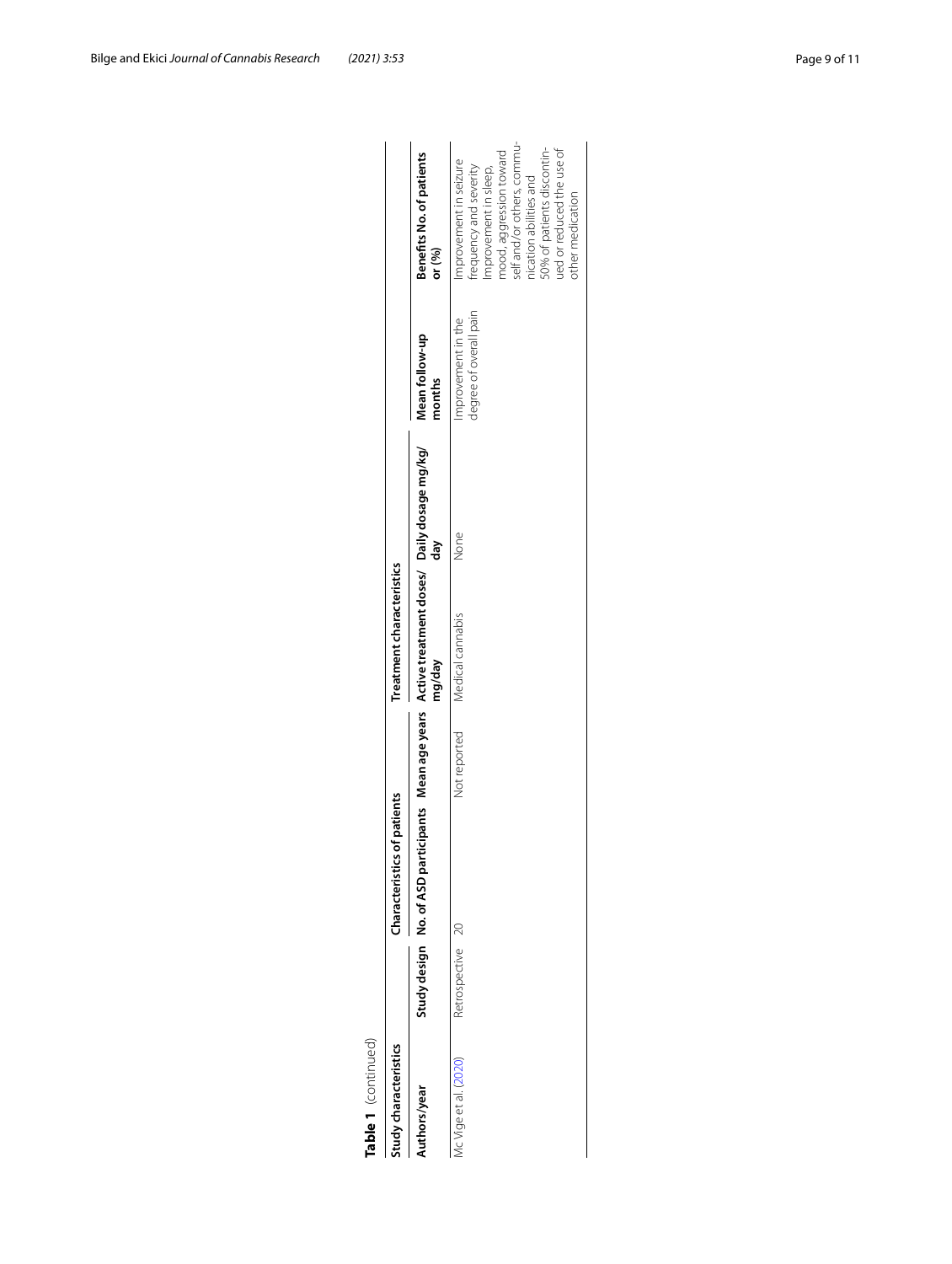<span id="page-9-0"></span>

| Author/year                                                                            | Characteristic of/comorbidity of patients                                                    | Characteristic of/comorbidity of patients                                                                                                                                                                                                                                                                                              | Discontinuations/reason                                                   |
|----------------------------------------------------------------------------------------|----------------------------------------------------------------------------------------------|----------------------------------------------------------------------------------------------------------------------------------------------------------------------------------------------------------------------------------------------------------------------------------------------------------------------------------------|---------------------------------------------------------------------------|
| Serap-Ekici et al. (2021), this<br>study                                               | 18 (54.6%) heavy autism<br>15 (45.4%) mild autism<br>7 (21%) abnormal EEG<br>3 (9%) epilepsy | Restlessness in 7 (22,5%) resolved after resolved after<br>adjusting the dose, seizures increase in stereotypes                                                                                                                                                                                                                        | Increase in stereotypes $n=1$<br>$2(6%)$ seizures $n=7$                   |
| Aran et al. (2019)                                                                     | 77% low intellectual disability<br>14 (23.3%) epilepsy                                       | (3.5%), tremor (3.5%), sleepiness (2%), anxiety (2%), confu-<br>restlessness (9%), nervousness (9%), loss of appetite (9%),<br>gastrointestinal symptoms (7%), unexplained laugh (7%),<br>mood changes (5%), fatique (5%), nocturnal enuresis<br>Any adverse event (51%), sleep disturbances (14%),<br>sion (2%), psychotic event (2%) | Severe psychotic events<br>1(1.6%)                                        |
| Lihi Bar-Lev Schleider et al. (2019)    27 (14.4%) epilepsy<br>Antipsychotics (56.9%), |                                                                                              | Restlessness (6.6%), sleepiness (3.2%), psychoactive effect 23 (12.2%) no therapeutic effect and side effects, some<br>(3.2%), increased appetite (3.2%), digestion problems<br>(3.2%), dry mouth (2.2%), lack of appetite (2.2%)                                                                                                      | patients intended to return to treatment again                            |
| Paulo Fleury et al. (2019)                                                             | 5 (27.7%) epilepsy<br>(46.7%) antipsychotics                                                 | Nocturia ( $n = 2$ ), which in one case, the heart rate<br>Sleepiness, moderate irritability (n = 3); diarrhea,<br>ncreased appetite, conjunctival hyperemia, and<br>increase, psycho-behavioral problems<br>increased body temperature $(n = 1)$                                                                                      | 3 out of 18 (16.7%) psycho-behavioral effects and<br>increased heart rate |
| Barchel et al. (2019)                                                                  | Atypical antipsychotics (58.4%),                                                             | Somnolence (22.6%), appetite decrease (11.3%), appetite<br>response (to temperature) (3.7%), diarrhea (3.7%), hair<br>increase (7.5%), insomnia (3.7%), sense abnormality<br>oss (1.8%), nausea (1.8%), confusion (1.8%)                                                                                                               | 5 (9.4%)                                                                  |
| Mostafavi and Gaitanis (2020)                                                          | (63%) developmental regression                                                               | Increases in OCD, repetitive behaviors, insomnia, mania (3<br>on Hemp oil, one on medical marijuana)                                                                                                                                                                                                                                   | None                                                                      |
| McVige et al. (2020)                                                                   | Κę<br>(63%) developmental del<br>69%) epilepsy                                               | Three patients reported mild adverse events (unspeci-<br>ted)                                                                                                                                                                                                                                                                          | None                                                                      |
|                                                                                        |                                                                                              |                                                                                                                                                                                                                                                                                                                                        |                                                                           |